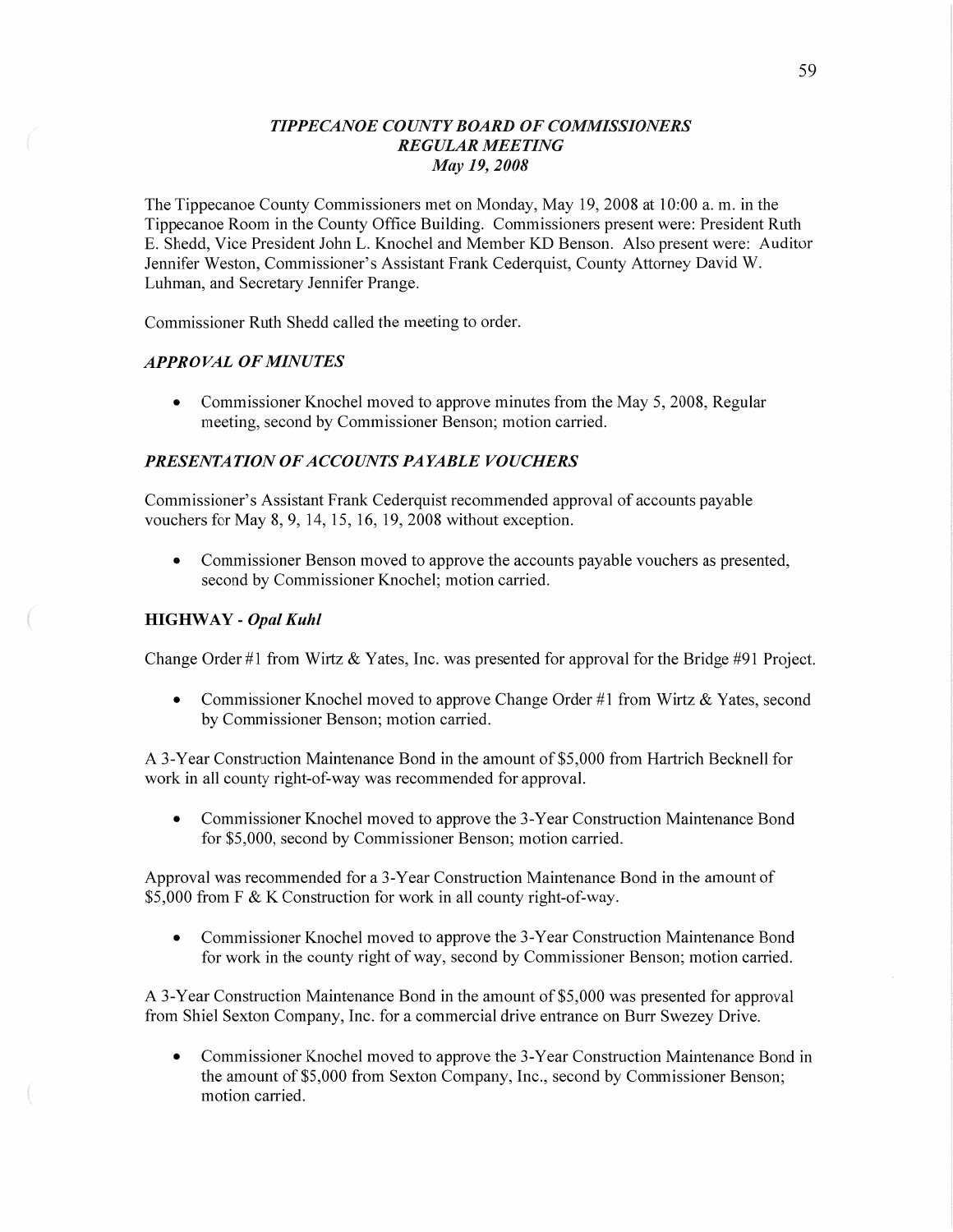A 3-Year Construction Maintenance Bond in the amount of \$5,000 was requested for approval from Shiel Sexton Company, Inc. for a commercial drive entrance on David Howarth Drive.

**0** Commissioner Knochel moved to approve the 3-Year Construction Maintenance Bond in the amount of \$5,000 from Sexton Company, **Inc.,** second by Commissioner Benson; motion carried.

Contract Modification #1 for Bridge #107 Project from Wirtz & Yates was presented for approval in the amount of \$2,590.

• Commissioner Knochel moved to approve the Contract Modification #1 for Bridge #107, second by Commissioner Benson; motion carried.

An agreement for Professional Services from HNTB for Old Shadeland Road over CSX Railroad was recommended for approval.

**0** Commissioner Knochel moved to approve the agreement for Professional Services from HNTB, second by Commissioner Benson; motion carried.

#### *PUBLIC HEARING* **—** *PETITION* FOR *VACATION* OF *A PUBLIC* WAY

Jeff Helmerick, Attorney, spoke on behalf of the petitioner. The petitioner, Dick Roberts, is requesting vacation of the remaining section of Lafayette Street in Americus. The section to be vacated is a portion of **<sup>a</sup>**parking lot and driveway owned by the petitioner. Owning the surrounding property, the petitioner is the only one affected by the vacation.

*Proof* of *publication* is on file in the *Auditor* 's *oflice.* 

#### Public Comment

None

 $\left($ 

• Commissioner Knochel moved to approve Ordinance 2008-11-CM; Petition for vacation of **a** public way on first reading, second by Commissioner Benson;

Auditor Weston recorded the vote:

| Shedd   | Yes |
|---------|-----|
| Knochel | Yes |
| Benson  | Yes |

Ordinance 2008-11-CM passes 3-0 on first reading.

- **0** Commissioner Knochel moved to suspend the rules and hear Ordinance 2008-11-CM on second reading, second by Commissioner Benson; motion carried.
- **0** Commissioner Knochel moved to suspend the rules and hear Ordinance 2008-11-CM on second reading, second by Commissioner Benson;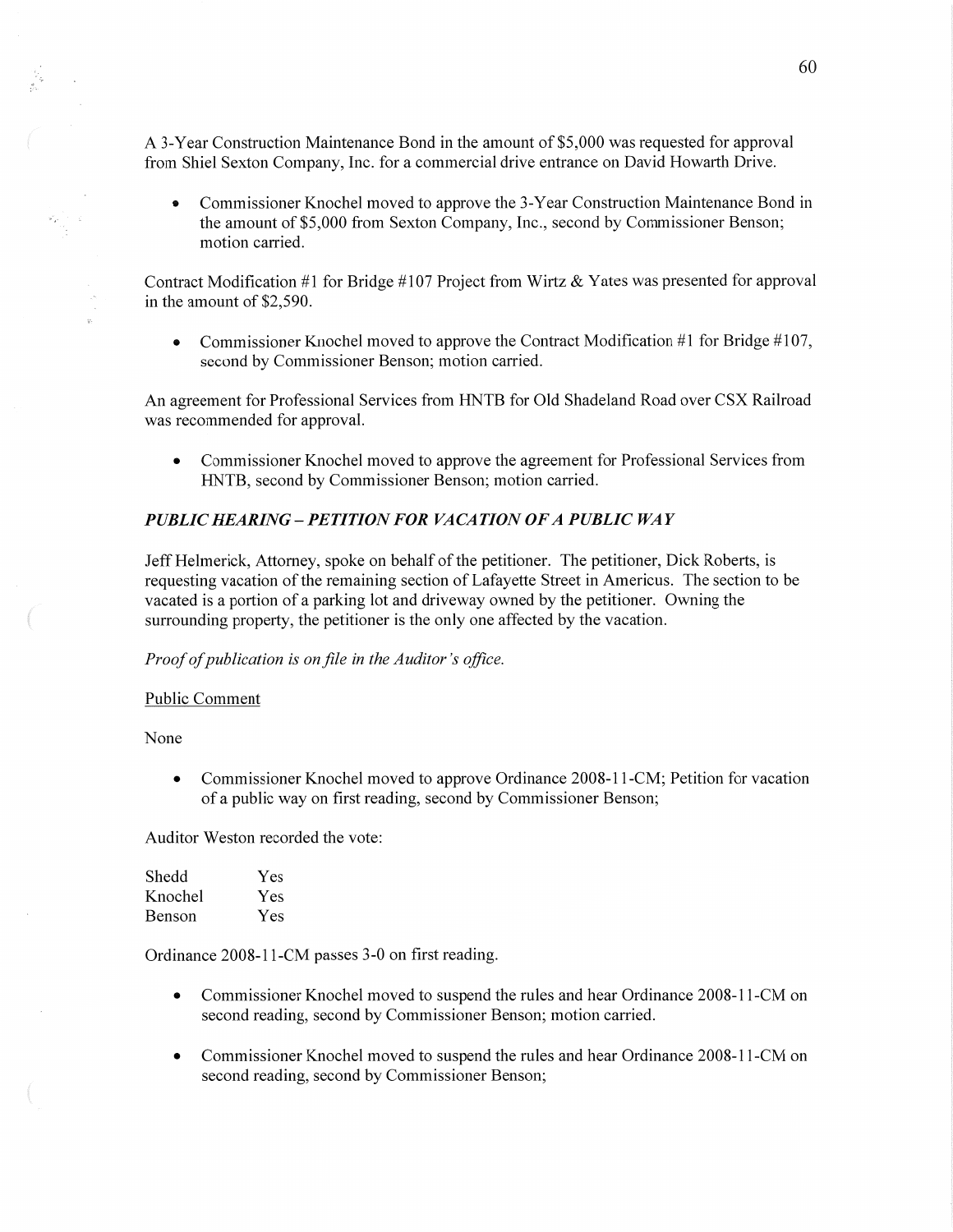Auditor Weston recorded the vote:

| Shedd   | Yes |
|---------|-----|
| Knochel | Yes |
| Benson  | Yes |

Ordinance 2008-11-CM passes 3-0 on second and final reading.

## JUVENILE **JUSTICE CENTER** *—* **Eric Ratts**

Eric Ratts from DLZ presented information regarding the Preliminary Design and Site Plan for the Juvenile Justice Center. Steve Habben from Kettlehut Construction shared information regarding the construction portion of the facility.

# *ESTIMATED COST*

| Housing and Intake/Admissions Area                           |               |
|--------------------------------------------------------------|---------------|
| Site Development Cost                                        | \$1,319,608   |
| (includes drives, parking areas, sidewalks, utilities, etc.) |               |
| <b>Building Costs</b>                                        |               |
| <b>Secure Areas</b>                                          | \$9,292,000   |
| <b>Administration Areas</b>                                  | \$2,024,050   |
| <b>Total Hard Construction</b>                               | \$12,635,658  |
| <b>Soft Costs</b>                                            | \$3,158,915   |
| <b>Total Project Costs</b>                                   | \$15,794,573  |
| <b>Alternative Program Services</b>                          |               |
| Site Development Costs                                       | \$<br>160,842 |
| (add to Housing + Intake/Admissions Area)                    |               |
| <b>Building Costs</b>                                        | \$2,558,850   |
| <b>Total Hard Construction</b>                               | \$2,719,692   |
| <b>Soft Costs</b>                                            | \$679,923     |
| <b>Total Project Costs</b>                                   | \$3,399,615   |
| <b>Courts and Related Areas</b>                              |               |
| Site Development Costs                                       | \$<br>268,763 |
| (add to Housing + Intake/Admissions Area)                    |               |
| <b>Building Costs</b>                                        | \$4,520,105   |
| <b>Total Hard Construction</b>                               | \$4,788,868   |
| Soft Costs                                                   | \$1,197,217   |
| <b>Total Project Costs</b>                                   | \$5,986,085   |

The estimated costs are based on the project beginning at the end of 2008. An 8% increase can be projected if the job is delayed a year. Eric Ratts reported the Schematic Design will be presented to the Commissioners on June 16, 2008.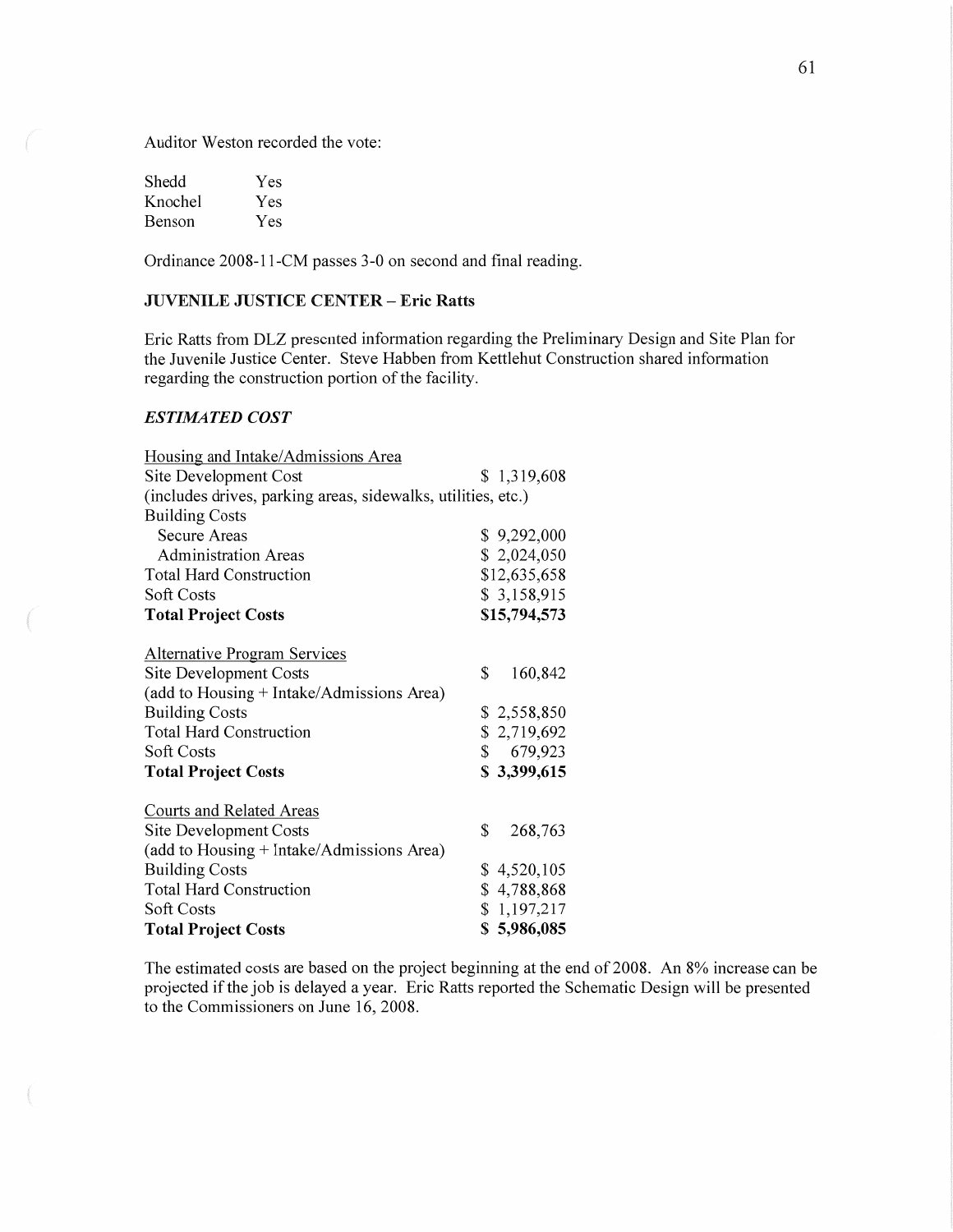# *CONTRACT* FOR *SOIL BORINGSATDUNCANROAD*

**David** Luhman reported bids were submitted for soil borings on the Duncan Road property. Proposals were received from four different agencies. Patriot Engineering's bid met all the requirements outlined by DLZ. He recommended the contract be accepted in the amount of \$3,825.

**0** Commissioner Knochel moved to accept the contract from Patriot Engineering in the amount of \$3,825, second by Commissioner Benson; motion carried.

## *GRANTS - Laurie Wilson*

Grant Coordinator Laurie Wilson requested permission to accept a grant from the Indiana Supreme Court for Superior Court 6 for incentives, programs, and chemical testing in the amount of \$4,500.

**0** Commissioner Knochel moved to accept grants funds as requested, second by Commissioner Benson; motion carried.

## *RESOL* UT ION *2008-23-C1W; DETERMINING T 0 SELL EXCESS PROPERTY*

Attorney Luhman reported Community Corrections has a 1999 Chevy Caprice valued at less than \$1,000 and are requesting permission to sell the car at **a** private sale.

• Commissioner Knochel moved to approve Resolution 2008-23-CM, second by Commissioner Benson; motion carried.

#### *CHANGE ORDER* FOR *H* VAC *PROJECT*

Approval was requested for Change Order #2 from D.A. Dodd for the **HVAC** Project in the amount of \$4,101 .44.

**0** Commissioner Knochel moved to approve Change Order #2 from D.A. Dodd, second by Commissioner Benson; motion carried.

#### *APPOINTMENT* TO THE *COMMON WAGE BOARD*

• Commissioner Knochel moved to appoint Brian Fahey to the West Lafayette Common Wage Board for 2008 Street Resurfacing Project, second by Commissioner Benson; motion carried.

#### *UNFINISHED/NEW BUSINESS*

Allen Borck, Operations Manager for Tippecanoe Emergency Ambulance Services (TEAS), requested funding for an additional ambulance. He reported the current fleet of ambulances are aging and exceeding the recommended mileage limit. He proposed purchasing medium duty ambulances to increase the life of the tmck. The service has experienced a 10% increase each year in call volume since 2000; With the new hospitals located on the east side of town he anticipates more than 10% increase for 2009. The trucks range in price from \$144,000 *-*